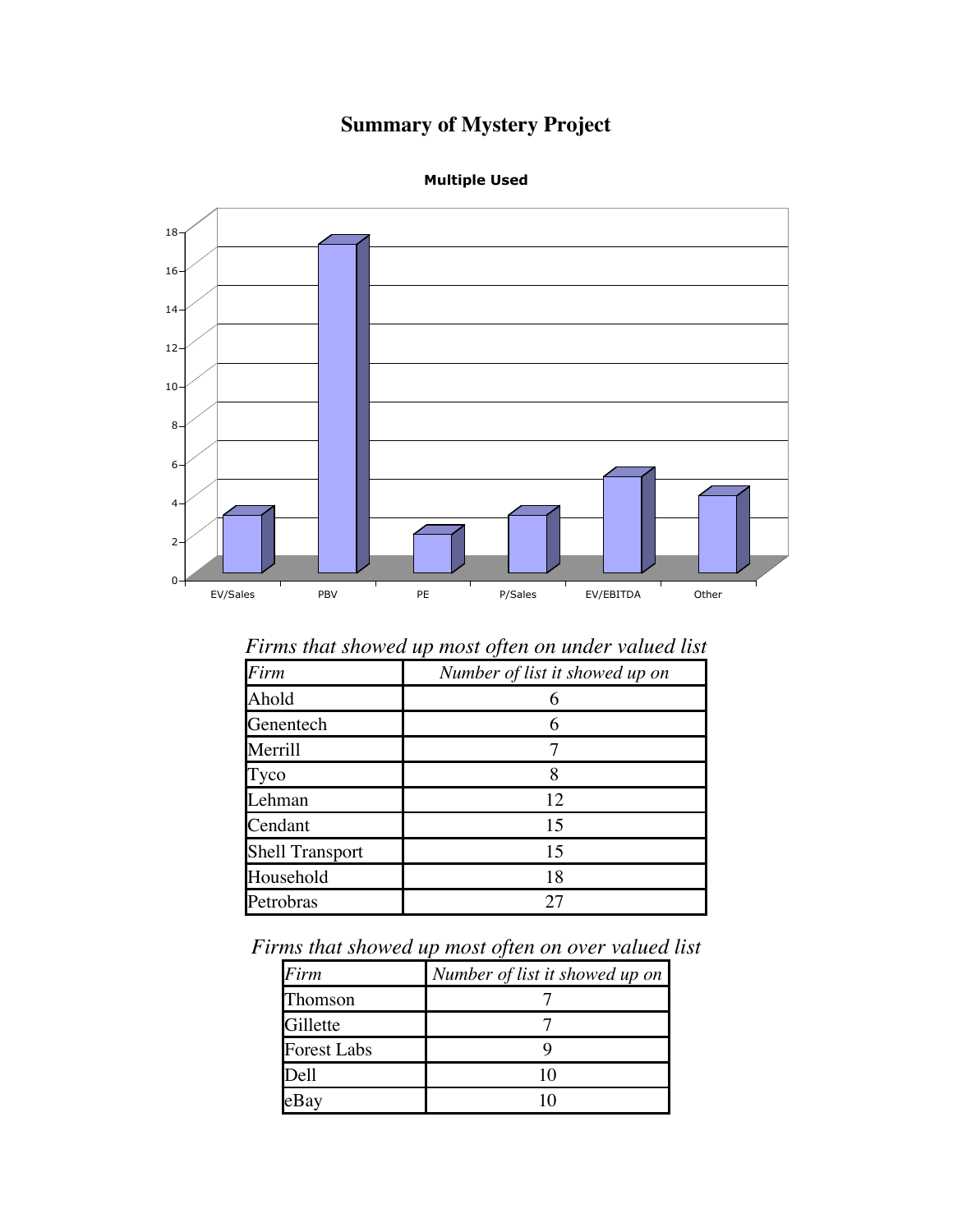| <b>Boston Scientific</b> |  |
|--------------------------|--|
| Gap                      |  |
| Intuit                   |  |
| Chevron                  |  |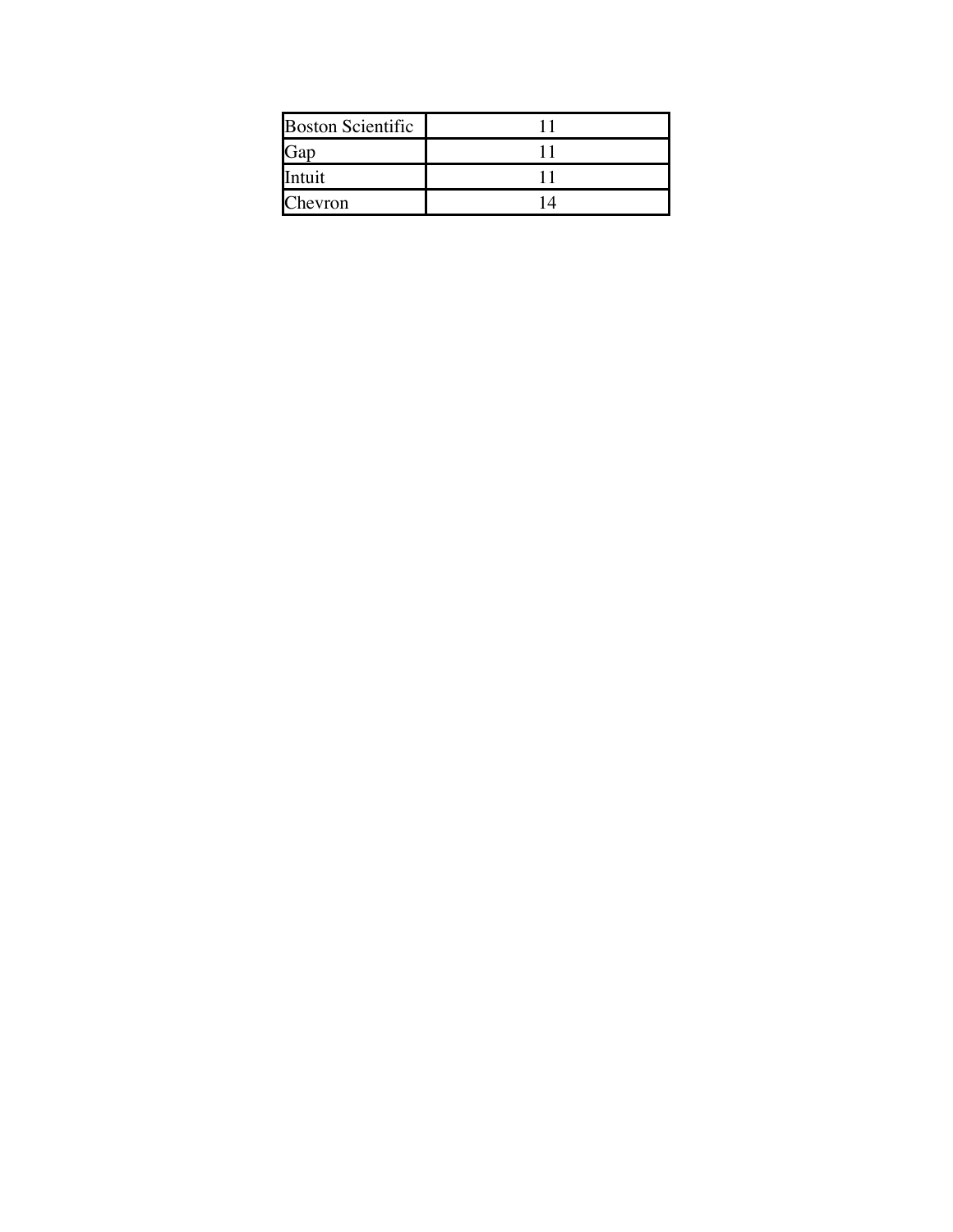## *Complete listing*

|                |                   | Outliers       | Group Multiple used removed Undervalued firms | Overvalued               |
|----------------|-------------------|----------------|-----------------------------------------------|--------------------------|
| 1              | EV/Sales          | No             | WellPoint                                     | <b>GM</b>                |
|                |                   |                | Merrill                                       | Loblaw                   |
|                |                   |                | Petrobras                                     | Unilever                 |
|                |                   |                | Ahold                                         | Weston                   |
|                |                   |                | <b>Shell Transport</b>                        | ConAgra                  |
| 2              | EV/Sales          | N <sub>o</sub> | Merrill                                       | HP                       |
|                |                   |                | Ahold                                         | Chevron                  |
|                |                   |                | Petrobras                                     | <b>BP</b>                |
|                |                   |                | WellPoint                                     | Albertson's              |
|                |                   |                | Sony                                          | Duke                     |
| 3              | <b>PBV</b>        | Yes            | Household                                     | Weston                   |
|                |                   |                | <b>Shell Transport</b>                        | <b>General Mills</b>     |
|                |                   |                | Petrobras                                     | <b>GM</b>                |
|                |                   |                | Endesa                                        | Chevron                  |
|                |                   |                | Occidental                                    | Raytheon                 |
| $\overline{4}$ | EV/Sales          | Yes            | <b>Royal Dutch</b>                            | Unilever                 |
|                |                   |                | Petrobras                                     | Sprint                   |
|                |                   |                | <b>Shell Transport</b>                        | Chevron                  |
|                |                   |                | WellPoint                                     | Dow Chemical             |
|                |                   |                | Merrill                                       | eBay                     |
| 5              | FCFF/Op Inc Yes   |                | Target                                        | Gap                      |
|                |                   |                | Home Depot                                    | eBay                     |
|                |                   |                | Kohl's                                        | <b>Boston Scientific</b> |
|                |                   |                | Petrobras                                     | Telefonica               |
|                |                   |                | Kroger                                        | <b>IBM</b>               |
| 6              | <b>PBV</b>        | Yes            | <b>Shell Transport</b>                        | Dell                     |
|                |                   |                | Genentech                                     | Gillette                 |
|                |                   |                | Petrobras                                     | <b>Forest Labs</b>       |
|                |                   |                | Unilever                                      | <b>Boston Scientific</b> |
|                |                   |                | EnCana                                        | eBay                     |
| 6              | PE                | Yes            | Qualcomm                                      | Ahold                    |
|                |                   |                | EnCana                                        | Gap                      |
|                |                   |                | Household                                     | Tribune                  |
|                |                   |                | Occidental                                    | Thomson                  |
|                |                   |                | Boeing                                        | Dow Chemical             |
| 7              | <b>Forward PE</b> | N <sub>o</sub> | Tyco                                          | Genentech                |
|                |                   |                | Qualcomm                                      | Chevron                  |
|                |                   |                | Cendant                                       | Swisscom                 |
|                |                   |                | Lehman                                        | eBay                     |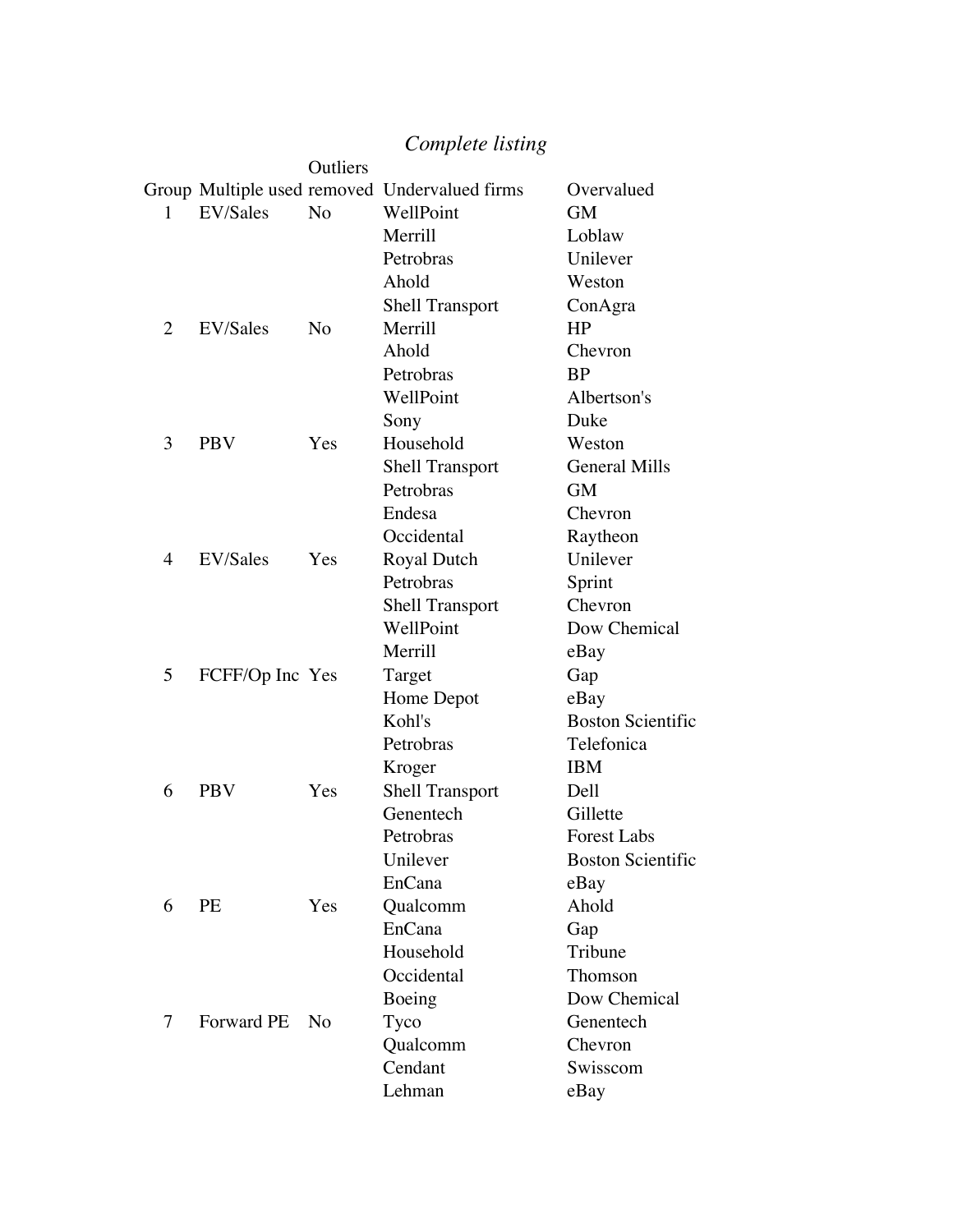|    |                   |                | Nokia                          | Intuit                     |
|----|-------------------|----------------|--------------------------------|----------------------------|
| 8  | <b>PBV</b>        | Yes            | Petrobras                      | eBay                       |
|    |                   |                | <b>Shell Transport</b>         | <b>Boston Scientific</b>   |
|    |                   |                | Household                      | Gap                        |
|    |                   |                | Repsol                         | Intuit                     |
|    |                   |                | Duke Energy                    | <b>Forest Labs</b>         |
| 9  | Price/Sales       | Yes            | Ahold                          | Conoco                     |
|    |                   |                | Sony                           | Chevron                    |
|    |                   |                | Coca Cola Enterprises          | <b>BP</b>                  |
|    |                   |                | Household                      | Unilever                   |
|    |                   |                | Cendant                        | Telefonica                 |
| 10 | <b>PBV</b>        | Yes            | Petrobras                      | Conoco                     |
|    |                   |                | Cendant                        | Chevron                    |
|    |                   |                | <b>Shell Transport</b>         | Intuit                     |
|    |                   |                | Raytheon                       | <b>ST</b> Microelectronics |
|    |                   |                | Tyco                           | <b>Boston Scientific</b>   |
| 11 | EV/EBITDA No      |                | Household                      | eBay                       |
|    |                   |                | Genentech                      | Dell                       |
|    |                   |                | Merrill                        | <b>Forest Labs</b>         |
|    |                   |                | Goldman                        | Intuit                     |
|    |                   |                | Petrobras                      | <b>Boston Scientific</b>   |
| 12 | PE/PBV/PS         | No             | Petrobras                      | Paychex                    |
|    |                   |                | Tyco                           | <b>Forest Labs</b>         |
|    |                   |                | Household                      | Thomson                    |
|    |                   |                | Lehman                         | Intuit                     |
|    |                   |                | Cendant                        | <b>Boston Scientific</b>   |
| 13 | $EV/EBIT(1-t)$ No |                | Merrill                        | <b>Boston Scientific</b>   |
|    |                   |                | Lehman                         | <b>General Mills</b>       |
|    |                   |                | Petrobras                      | Genentech                  |
|    |                   |                | <b>Morgan Stanley</b>          | Sony                       |
|    |                   |                | <b>Shell Transport</b>         | eBay                       |
| 14 | EV/EBITDA No      |                | <b>Shell Transport</b>         | eBay                       |
|    |                   |                | Lehman                         | <b>Forest Labs</b>         |
|    |                   |                | WellPoint                      | Fox Entertainment          |
|    |                   |                | Cendant                        | Dell                       |
|    |                   |                | Taiwan Semiconductors Qualcomm |                            |
| 15 | <b>PBV</b>        | Yes            | EnCana                         | <b>Forest Labs</b>         |
|    |                   |                | Petrobras                      | Paychex                    |
|    |                   |                | Kroger                         | Gillette                   |
|    |                   |                | Tyco                           | Dell                       |
|    |                   |                | Philip Morris                  | eBay                       |
| 16 | P/Sales           | N <sub>o</sub> | Household                      | <b>UPS</b>                 |
|    |                   |                | Tyco                           | Fedex                      |
|    |                   |                |                                |                            |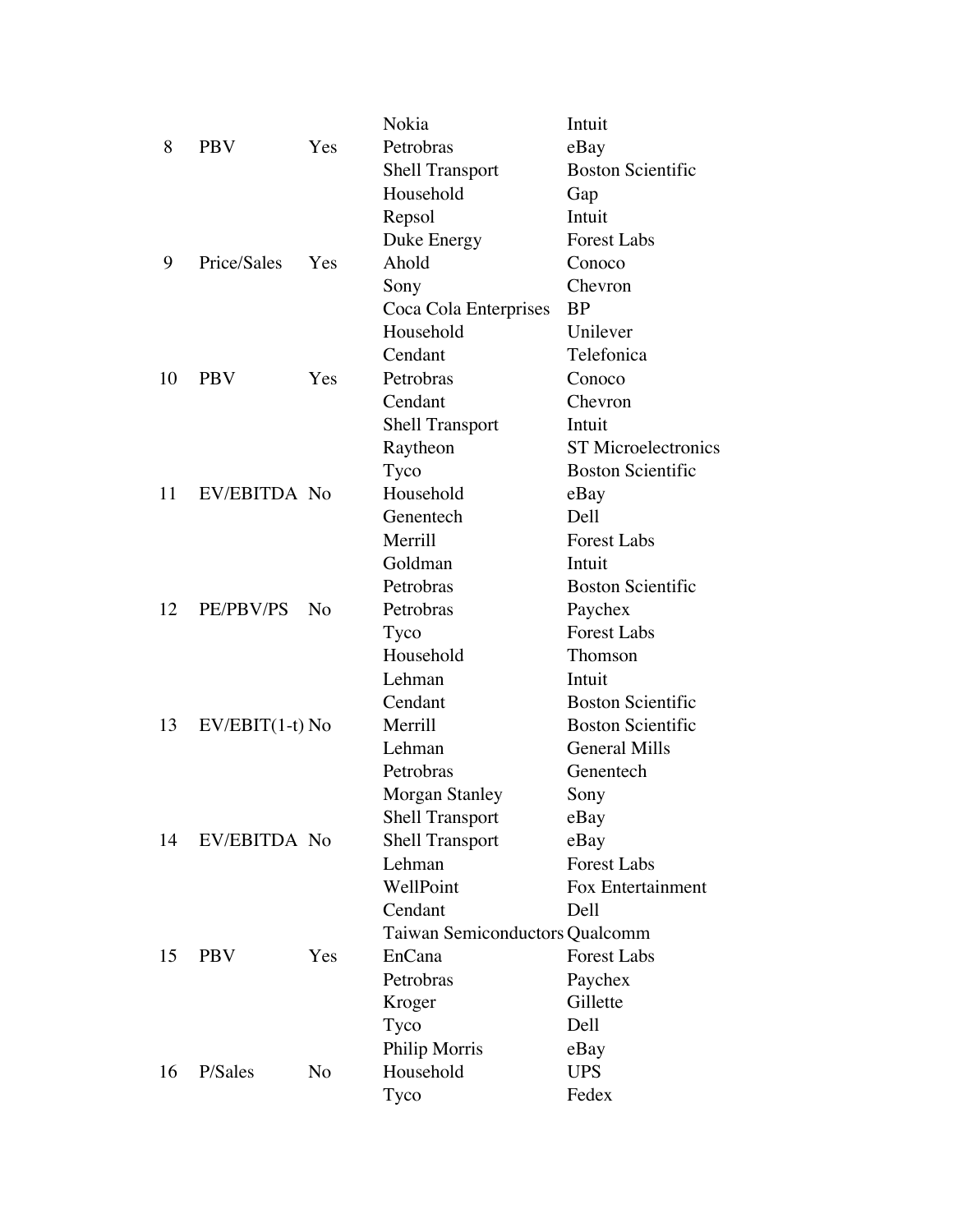|    |              |     | Cendant                 | DuPont                   |
|----|--------------|-----|-------------------------|--------------------------|
|    |              |     | Sony                    | Raytheon                 |
|    |              |     | Ahold                   | Weston                   |
| 17 | <b>PBV</b>   | Yes | Household               | Thomson                  |
|    |              |     | Cendant                 | <b>DuPont</b>            |
|    |              |     | <b>Shell Transport</b>  | Gap                      |
|    |              |     | Ahold                   | <b>GM</b>                |
|    |              |     | Lehman                  | Chevron                  |
| 18 | EV/EBITDA No |     | ConAgra                 | Dell                     |
|    |              |     | Sprint                  | Gillette                 |
|    |              |     | Petrobras               | Qualcomm                 |
|    |              |     | <b>Shell Transport</b>  | EnCana                   |
|    |              |     | Merrill                 | Unilever                 |
| 19 | <b>PBV</b>   | Yes | Philip Morris           | Dell                     |
|    |              |     | Cendant                 | Gillette                 |
|    |              |     | Sara Lee                | <b>Boston Scientific</b> |
|    |              |     | <b>Shell Transport</b>  | Anheuser-Busch           |
|    |              |     | Cisco                   | <b>Forest Labs</b>       |
| 20 | <b>PBV</b>   | No  | Boeing                  | Repsol                   |
|    |              |     | <b>Shell Transport</b>  | Gap                      |
|    |              |     | Household               | Telefonica               |
|    |              |     | Raytheon                | Medtronic                |
|    |              |     | Petrobras               | Gillette                 |
| 21 | <b>PBV</b>   | Yes | Lehman                  | <b>GM</b>                |
|    |              |     | Petrobras               | Dow Chemical             |
|    |              |     | Cendant                 | DuPont                   |
|    |              |     | Tyco                    | Sprint                   |
|    |              |     | Household               | Duke                     |
| 22 | P/Sales      | No  | Petrobras               | <b>GM</b>                |
|    |              |     | Coca Cola Enterprises   | Conoco                   |
|    |              |     | Ahold                   | Chevron                  |
|    |              |     | Sony                    | Albertson's              |
|    |              |     | Lehman                  | Repsol                   |
| 23 | <b>PE</b>    | Yes | Cendant                 | <b>General Dynamics</b>  |
|    |              |     | Petrobras               | Lilly                    |
|    |              |     | Kroger                  | FPL Group                |
|    |              |     | <b>Tenet Healthcare</b> | <b>IBM</b>               |
|    |              |     | Merrill                 | Northrop Grumman         |
| 24 | <b>PBV</b>   | Yes | Household               | Chevron                  |
|    |              |     | Cendant                 | Conoco                   |
|    |              |     | <b>GM</b>               | Intuit                   |
|    |              |     | Petrobras               | <b>Boston Scientific</b> |
|    |              |     | Lehman                  | Dell                     |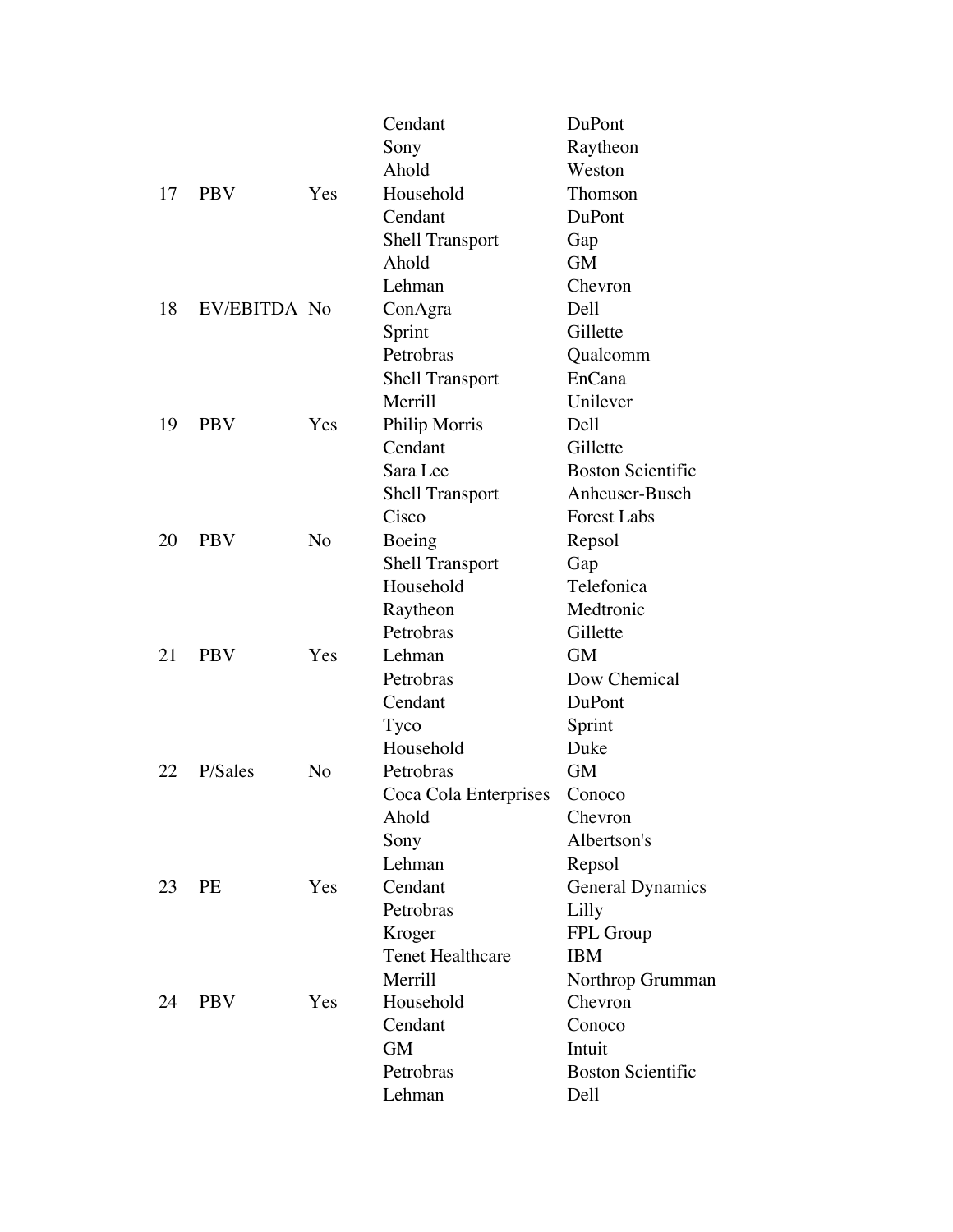| 25 | <b>PBV</b>   | Yes            | Tyco                                     | Chevron                    |
|----|--------------|----------------|------------------------------------------|----------------------------|
|    |              |                | Genentech                                | Gap                        |
|    |              |                | Household                                | Intuit                     |
|    |              |                | Petrobras                                | Thomson                    |
|    |              |                | Raytheon                                 | <b>Boston Scientific</b>   |
| 26 | <b>PBV</b>   | Yes            | Cendant                                  | Dell                       |
|    |              |                | Philip Morris                            | Gillette                   |
|    |              |                | Household                                | Anheuser-Busch             |
|    |              |                | Sara Lee                                 | Sysco                      |
|    |              |                | Kroger                                   | <b>Forest Labs</b>         |
| 27 | PE*Beta      | Yes            | Petrobras                                | Intuit                     |
|    |              |                | <b>Tenet Healthcare</b>                  | <b>ST</b> Microelectronics |
|    |              |                | <b>British Amer Tobacco</b>              | Swisscom                   |
|    |              |                | Exelon                                   | <b>Analog Devices</b>      |
|    |              |                | <b>Philip Morris</b>                     | Chevron                    |
| 28 | <b>PBV</b>   | N <sub>o</sub> | Genentech                                | Thomson                    |
|    |              |                | <b>Shell Transport</b>                   | FPL Group                  |
|    |              |                | Tyco                                     | Sprint                     |
|    |              |                | Household                                | Gap                        |
|    |              |                | Petrobras                                | Conoco                     |
| 29 | <b>PBV</b>   | Yes            | Petrobras                                | Chevron                    |
|    |              |                | Household                                | Gap                        |
|    |              |                | <b>Shell Transport</b>                   | <b>GM</b>                  |
|    |              |                | Genentech                                | Intuit                     |
|    |              |                | Lehman                                   | Thomson                    |
| 30 | <b>PBV</b>   | No             | Petrobras                                | Thomson                    |
|    |              |                | Lehman                                   | Gap                        |
|    |              |                | Household                                | Intuit                     |
|    |              |                | <b>Shell Transport</b>                   | Chevron                    |
|    |              |                | Cendant                                  | Conoco                     |
| 31 | EV/EBITDA No |                | Unilever                                 | eBay                       |
|    |              |                | Petrobras                                | Dell                       |
|    |              |                | Cendant                                  | Qualcomm                   |
|    |              |                | <b>Taiwan Semiconductors Forest Labs</b> |                            |
|    |              |                | WellPoint                                | Fox Entertainment          |
| 32 | <b>PBV</b>   | Yes            | Petrobras                                | Gillette                   |
|    |              |                | Cendant                                  | Gap                        |
|    |              |                | HP                                       | Sony                       |
|    |              |                | Raytheon                                 | Unilever                   |
|    |              |                | Household                                | Colgate Palmolive          |
| 33 | EV/EBITDA No |                | Merrill                                  | Intuit                     |
|    |              |                | Petrobras                                | Walmart                    |
|    |              |                | Lehman                                   | Qualcomm                   |